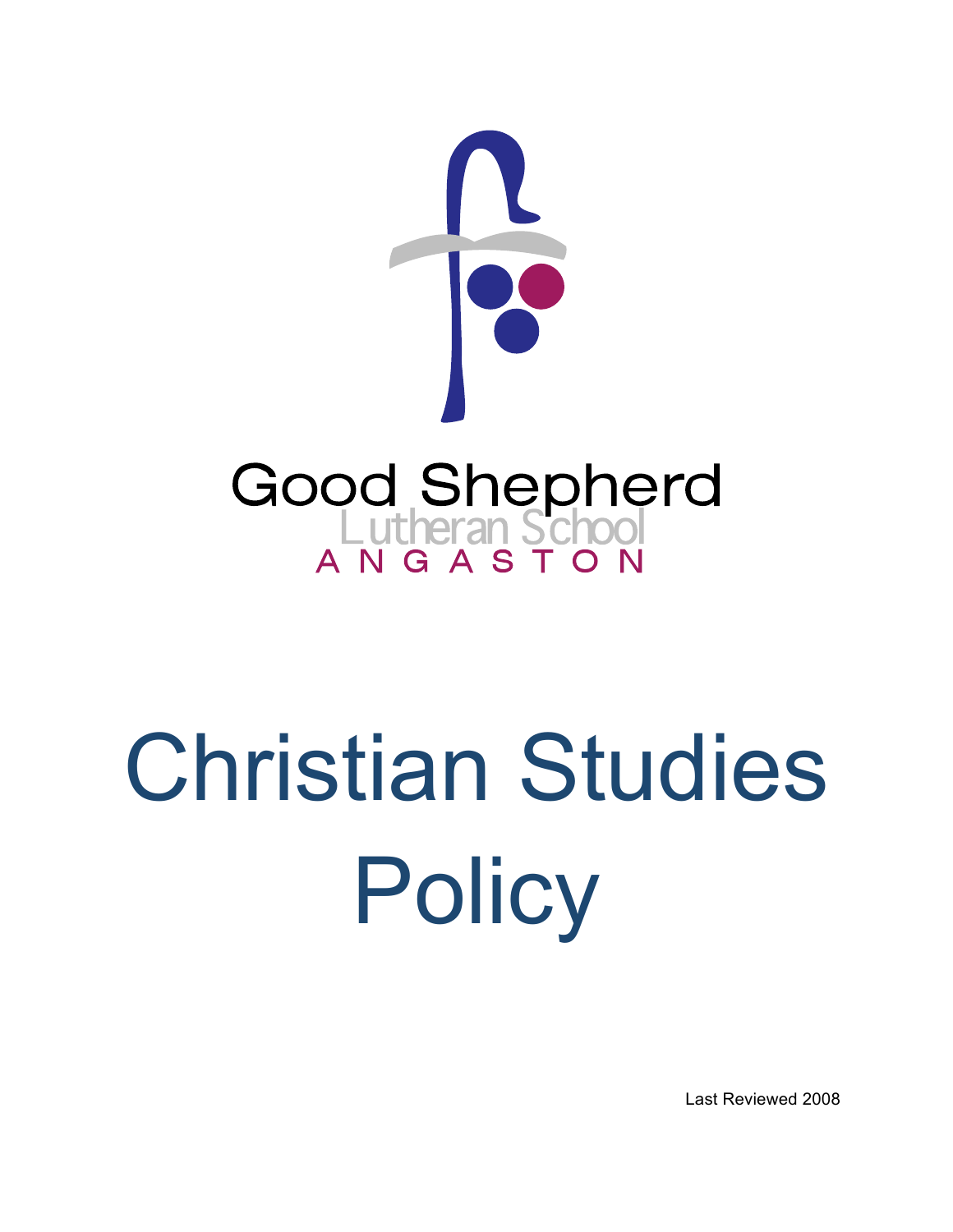# **Preface**

At Good Shepherd, Christian Studies is a program of study about the Christian faith. Like all forms of academic learning, its purpose is to inform the students and to help them to develop their understanding of life and the world in which they live. The basis of Christian Studies is the Word of God as revealed in the Old and New Testaments, informed by the Lutheran Confessions and with the Gospel as its focus.

The LIFE curriculum of Christian Studies provides opportunities for students to hear, explore and reflect on a series of key faith statements. The faith statements are: God creates; God saves; God helps; God calls; and God gathers.

# **1. Aims**

# **2. Principles for Effective Teaching of Christian Studies**

# **3. Content**

# **4. Assessment**

Assessment in Christian Studies has a number of purposes. These include providing information to:

- Students about their progress and achievements
- Teachers to inform planning and programming
- Parents and caregivers about their children's learning

Judgments' about the student's achievements will be based on clear and explicit criteria.

Assessments draw on a comprehensive range of strategies including anecdotal records based on observations, work samples, portfolios, self assessment tasks, checklists, teacher made lists, standardized tests, audio tapes, video tapes and interviews.

Students are encouraged to monitor and reflect on their progress.

Student development will be mapped across year levels.

### **5. Teacher's Professional Development**

Teachers keep themselves well informed both with content knowledge and teaching strategies and practices. This is achieved through;

- Professional reading
- Sharing of best practice e.g. at staff meetings, hub groups
- Attendance at advertised conferences, workshops, seminars, etc
- Related and relevant association memberships.